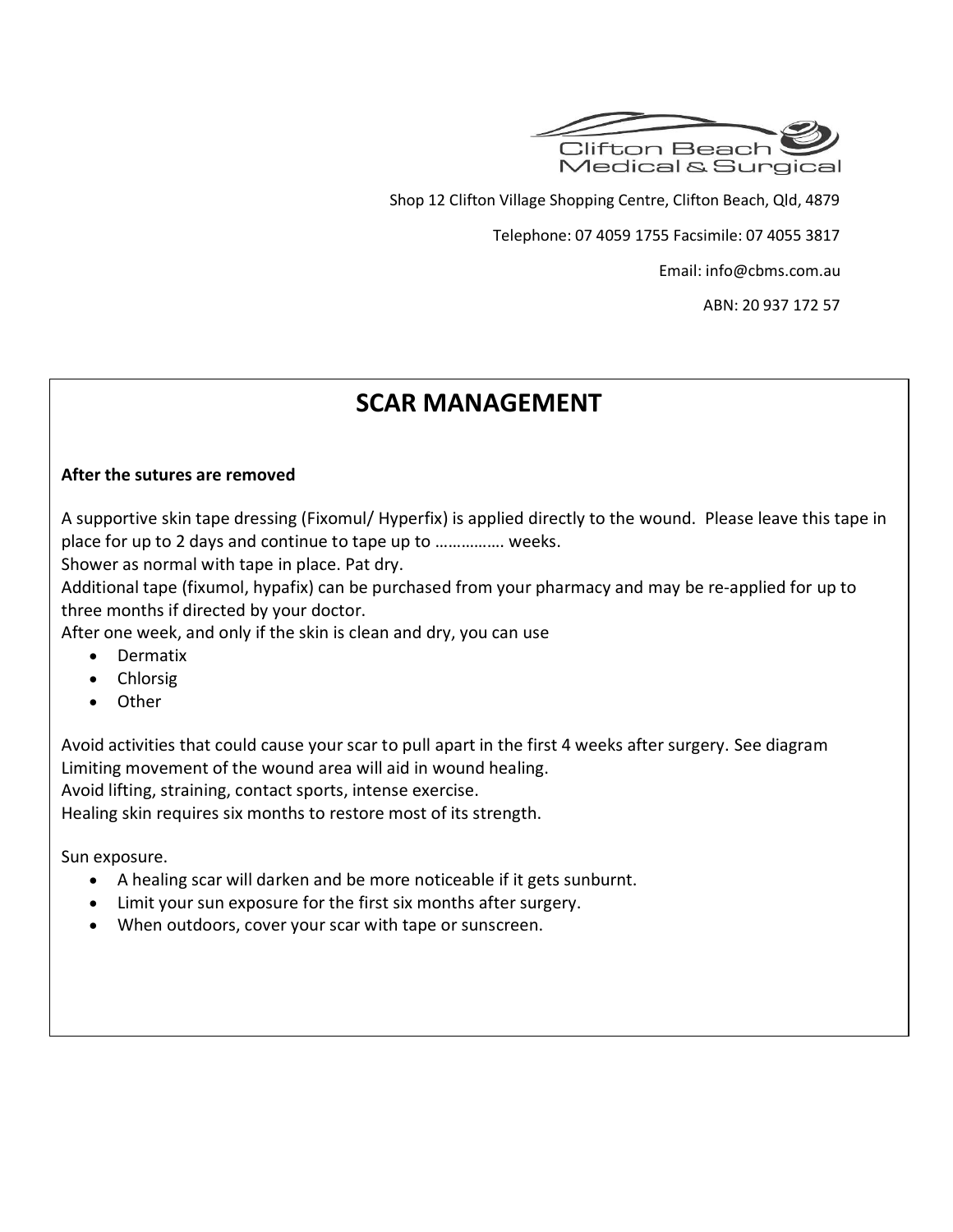# **AFTER SURGERY DRESSING INSTRUCTIONS**

#### **BACK OR CHEST**

- Your dressing is waterproof, so you can get it wet, but no swimming.
- Keep your dressing on for 4 days then replace it with the spare dressing given to you by the nurse and keep that dressing on for a further 4 days.
- After 8 days you shouldn't need a dressing on the site except to keep it clean from activities, and if this is the case use a breathable dry dressing.
- Apply the Chlorsig ointment 3 times a day until stitches are removed.
- Stitches will be removed after 14 days (unless told otherwise).

#### **FACE OR SCALP**

- Your dressing is / is not waterproof, so you can / can't get it wet.
- Keep your dressing on for 48 hours then remove at home unless told otherwise.
- Apply the Chlorsig ointment 3 times a day for 5 days. You are able to shower but no swimming.
- Stitches will be removed after 7 days.



**Chlorsig Ointment** – Available over the counter at pharmacies.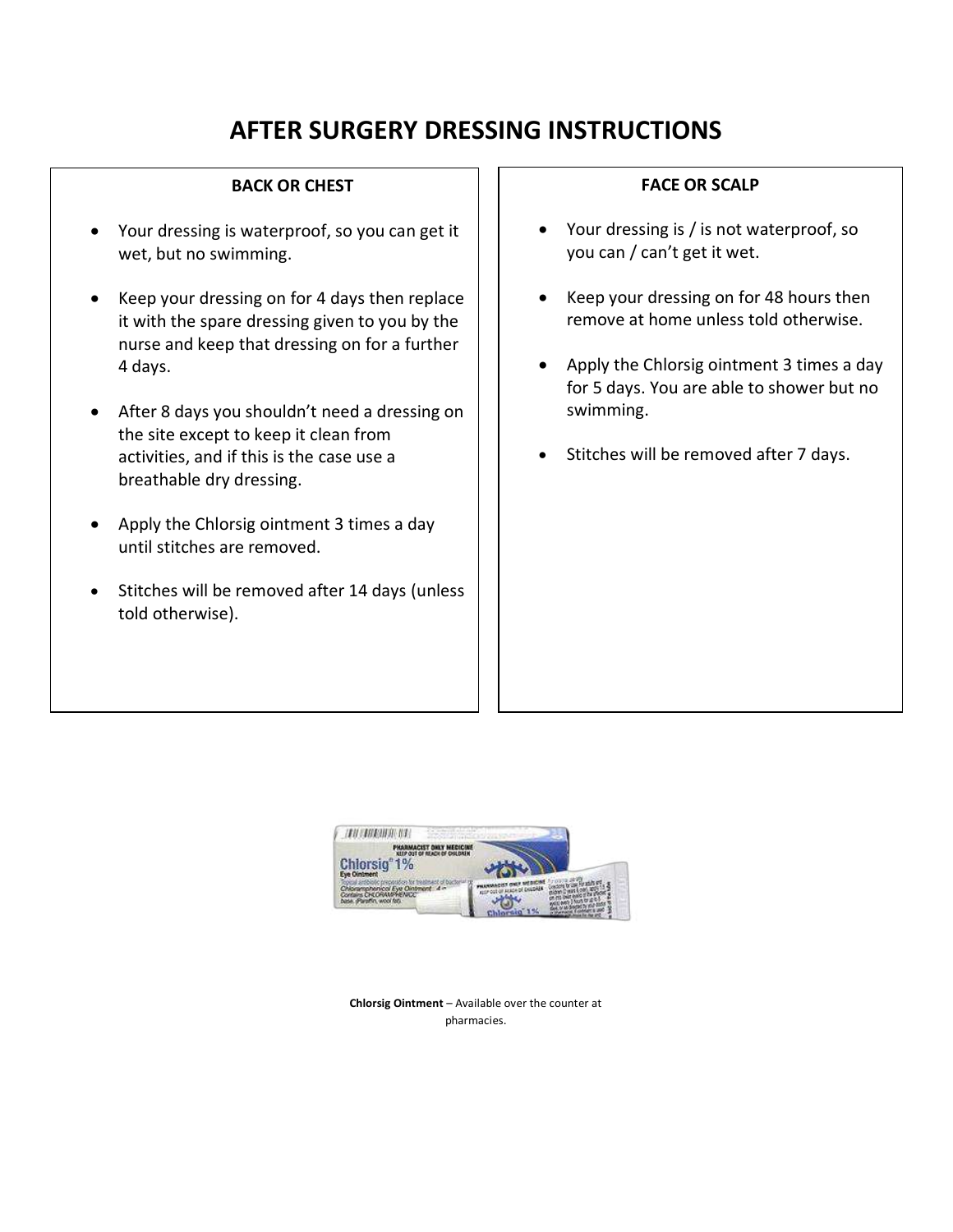### **LEG, FOOT, ARM OR HAND**

- The wrap placed on your excision site must stay on for 24 hours. Once the wrap is removed the dressing underneath is waterproof (unless told otherwise), so you can get it wet in the shower but no swimming.
- Keep your dressing on for 4 days then replace it with the spare dressing given to you by the nurse and keep that dressing on for a further 4 days.
- After 8 days you shouldn't need a dressing on the site except to keep it clean from activities, and if this is the case use a breathable dry dressing.
- Apply the Chlorsig ointment 3 times a day until stitches are removed.
- Stitches will be removed after 14 days.



**Dermatix Scar Gel - Available over the counter at** pharmacies.